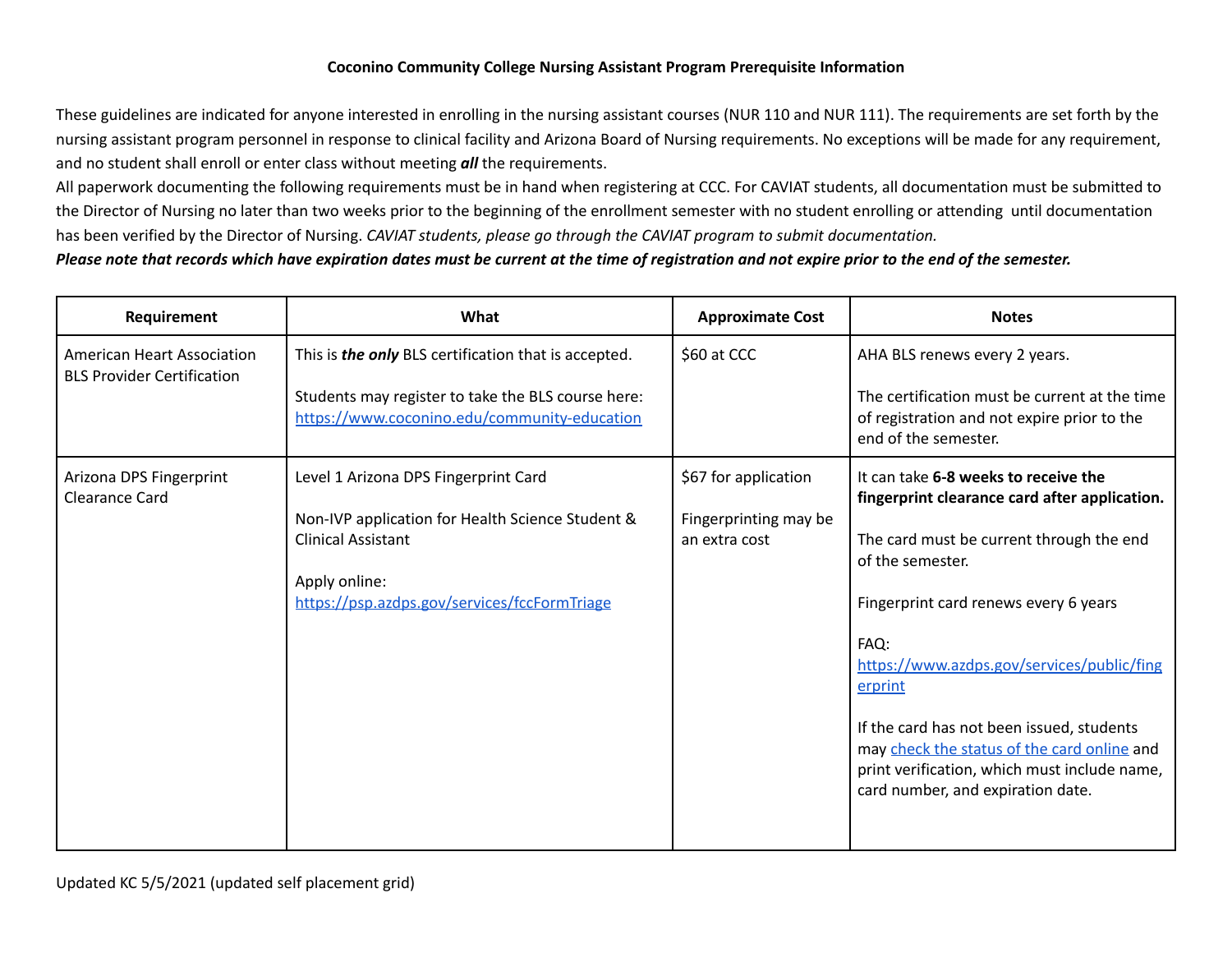|                                                    |                                                                                                                                                                                                                                                                                                                                                                                                                                  |                                                                                                                                                   | Fingerprint location finder:<br>http://www.arizonalivescan.com/fingerprint<br>-locations/                                                                                                                               |
|----------------------------------------------------|----------------------------------------------------------------------------------------------------------------------------------------------------------------------------------------------------------------------------------------------------------------------------------------------------------------------------------------------------------------------------------------------------------------------------------|---------------------------------------------------------------------------------------------------------------------------------------------------|-------------------------------------------------------------------------------------------------------------------------------------------------------------------------------------------------------------------------|
| Negative TB skin test                              | TB tests must be negative.<br>The following tests are allowed:<br>Mantoux test (PPD)-negative test<br>$\bullet$<br>QuantiFERON-TB Gold-negative test<br>T-SPOT TB test-negative test<br>T-SPOT TB test can be obtained without a healthcare<br>provider's order at Sonora Quest<br>Visit the following website:<br>https://www.sonoraquest.com<br>Under "My Lab Request", choose "Infectious Disease<br>Screening" then "T-SPOT" | Mantoux skin test fee<br>schedule for the<br><b>Coconino County</b><br><b>Health Department</b><br><b>T-SPOT TB test</b><br>\$130 at Sonora Quest | It takes 48-72 hours for the Mantoux test to<br>be placed and read.<br>Quantiferon-TB Gold and T-SPOT TB tests<br>are blood tests that can be obtained at a<br>local laboratory.                                        |
|                                                    | Page nursing assistant program only: A 2-step<br>Mantoux test is required                                                                                                                                                                                                                                                                                                                                                        | Mantoux skin test fee<br>schedule for the<br><b>Coconino County</b><br><b>Health Department</b>                                                   | The 2-step test is a series of 2 Mantoux<br>tests, approximately 10 days apart.<br>It takes each Mantoux test 48-72 hours to<br>be placed and read.                                                                     |
| Influenza Vaccine                                  | The current year's influenza vaccine is required.<br>Influenza season is considered to be October - April<br>each year.                                                                                                                                                                                                                                                                                                          | Mantoux skin test fee<br>schedule for the<br><b>Coconino County</b><br><b>Health Department</b>                                                   | Fall Semester: not required at registration<br>but required by October 1st<br>Spring Semester: documentation required<br>at time of registration<br>Summer Semester: influenza vaccine not<br>required for registration |
| <b>MMR Vaccine</b><br>(measles, mumps and rubella) | One of the following:<br>Evidence of 2 MMR vaccines<br>Positive titer                                                                                                                                                                                                                                                                                                                                                            | Mantoux skin test fee<br>schedule for the<br><b>Coconino County</b><br><b>Health Department</b>                                                   | If born in 1957 or later with no evidence of<br>immunity, 2-dose series at least 4 weeks<br>apart                                                                                                                       |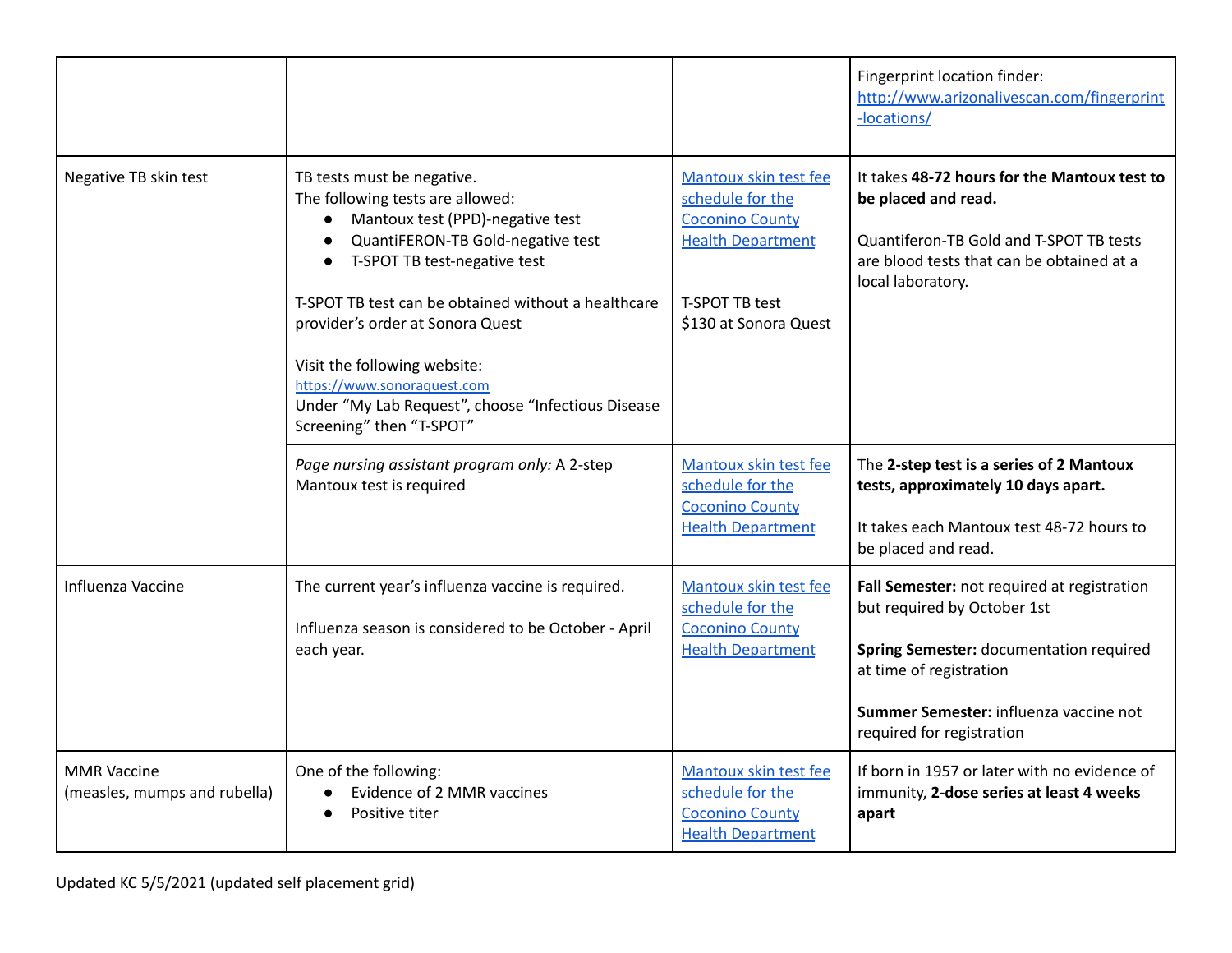|                                                                 | Titers can be obtained without a healthcare<br>provider's order at Sonora Quest.<br>Visit the following website:<br>https://www.sonoraquest.com<br>Under "My Lab Request", choose "Immunity Testing"<br>then "Measles/Mumps/Rubella Immunity Screen"                                                                                                         | <b>MMR</b> Titer<br>\$85 at Sonora Quest                                                                                                    | Must have both doses completed at the<br>time of registration.                                                                                                                 |
|-----------------------------------------------------------------|--------------------------------------------------------------------------------------------------------------------------------------------------------------------------------------------------------------------------------------------------------------------------------------------------------------------------------------------------------------|---------------------------------------------------------------------------------------------------------------------------------------------|--------------------------------------------------------------------------------------------------------------------------------------------------------------------------------|
| Varicella Vaccine<br>(chickenpox)                               | One of the following:<br>Evidence of 2 Varicella vaccines<br>Positive titer<br>Visit the following website:<br>https://www.sonoraquest.com<br>Under "My Lab Request", choose "Immunity Testing"<br>then "Chicken Pox Immunity Screen"                                                                                                                        | Mantoux skin test fee<br>schedule for the<br><b>Coconino County</b><br><b>Health Department</b><br>Varicella titer:<br>\$32 at Sonora Quest | A 2-dose series 4-8 weeks apart if no<br>previous vaccination or negative titer<br>Must have both doses completed at the<br>time of registration.                              |
| <b>Tdap Vaccine</b><br>(tetanus, diphtheria, and<br>pertussis)  | One of the following<br>Tdap within the past 10 years and not to<br>expire prior to the end of the semester<br>Td within the past 10 years with evidence of<br>at least one Tdap prior                                                                                                                                                                       | Mantoux skin test fee<br>schedule for the<br><b>Coconino County</b><br><b>Health Department</b>                                             | This vaccine renews every 10 years<br>Ensure this vaccine does not expire prior to<br>the end of the semester.                                                                 |
| 10-Panel Urine Drug Screen<br>(urine test for 10 illicit drugs) | Concentra Urgent Care in Flagstaff will do a rapid<br>10-panel, meaning the results will be given to the<br>student at the time of testing.                                                                                                                                                                                                                  | \$67 at Concentra                                                                                                                           | Please call Concentra to determine if an<br>appointment is required (928-773-9695).<br>Please make sure your test was performed<br>within 2 weeks of enrolling in the courses. |
| Placement into ENG 101A                                         | Placement into ENG 101A or higher. Please refer to<br>the *CCC Self Placement Grid: https://<br>www.coconino.edu/resources/files/pdfs/student-<br>services/testing-services/self-placement-grid-<br>fa21.pdf<br>*Please note: Only columns that include High School<br>GPA, High School ENG/MAT grade and ACT/SAT are<br>eligible to meet placement criteria |                                                                                                                                             |                                                                                                                                                                                |